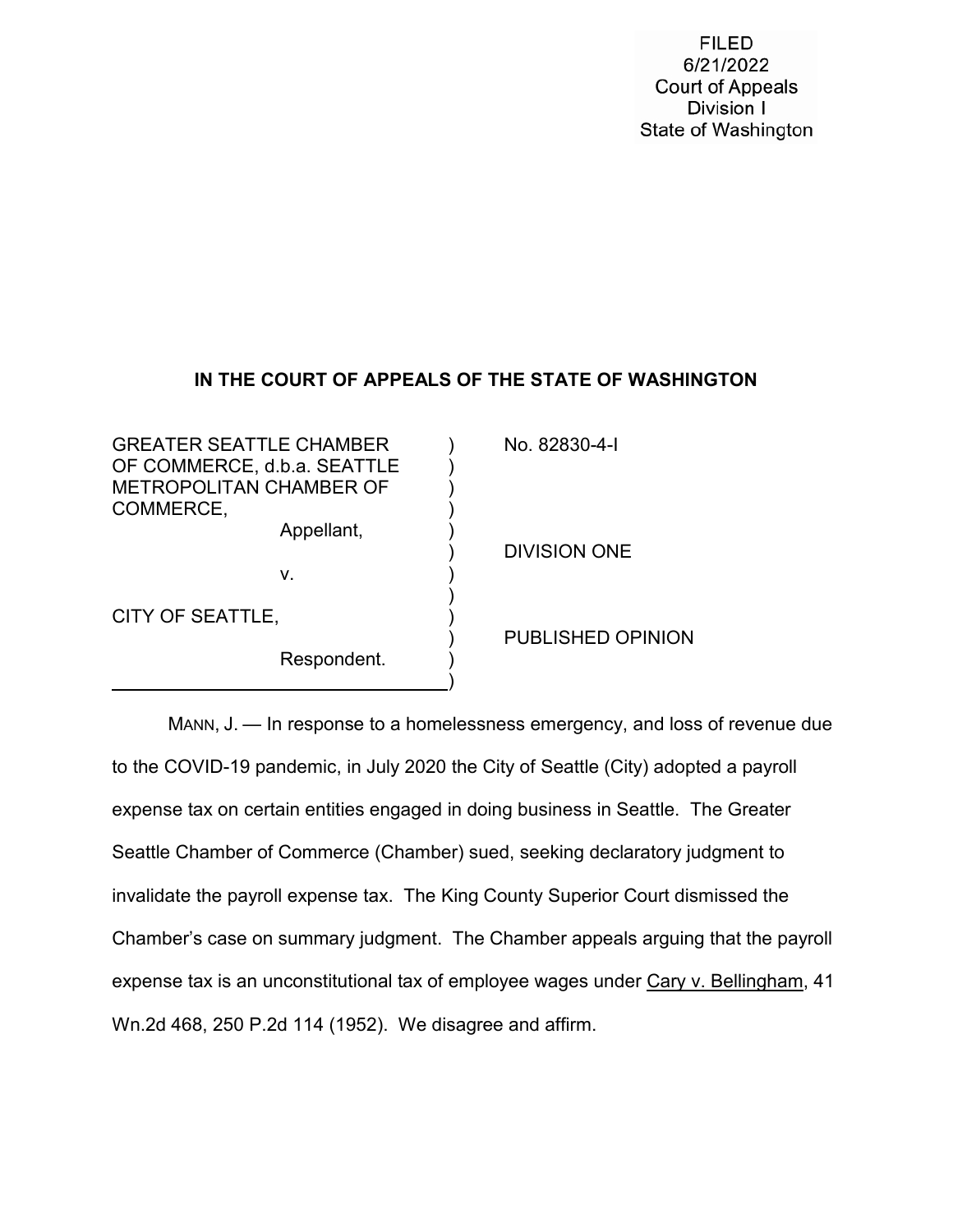$\overline{a}$ 

## FACTS

On July 6, 2020, the City adopted Ordinance 126108 imposing a payroll expense tax on certain entities engaging in business in Seattle. The ordinance was adopted in response to a November 2015 proclamation of civil emergency related to homelessness, and a projected severe revenue impact related to the 2020 COVID-19 pandemic. The City also adopted Ordinance 126109 establishing a spending plan for the proceeds generated by the payroll expense tax. The City's Department of Finance and Administrative Services adopted Rule 5-980 detailing the structure of the payroll expense tax. Seattle Business Tax Rule (SBTR) 5-980 (June 1, 2021). The payroll expense tax became effective January 1, 2021. The City delayed the date of the first payment of the payroll expense tax until January 31, 2022.

The payroll expense tax applies to entities "engaging in business within Seattle." SMC  $5.38.030(A)$ <sup>[1](#page-1-0)</sup>. The tax is measured using a business's "payroll expense," which is defined as "compensation paid in Seattle to employees." SMC 5.38.030. Compensation includes wages, commissions, salaries, stock, grants, gifts, bonuses, and stipends. SMC 5.38.020; SBTR 5-980. The tax applies to businesses with a payroll expense of more than \$7 million in the prior calendar year. SMC 5.38.040(A). Compensation is considered "paid in Seattle" if the employee works more than 50 percent of the time in Seattle. SMC 5.38.025(C). If the employee does not work in any city more than 50 percent of the time, the employee's compensation is treated as though it was "paid in Seattle" "if the employee resides in Seattle." SMC 5.38.025(C)(3).

<span id="page-1-0"></span><sup>1</sup> The Seattle Municipal Code defines "engaging in business" broadly to include "commencing, conducting, or continuing in business, or continuing in business." SMC 5.30.030(B)(1).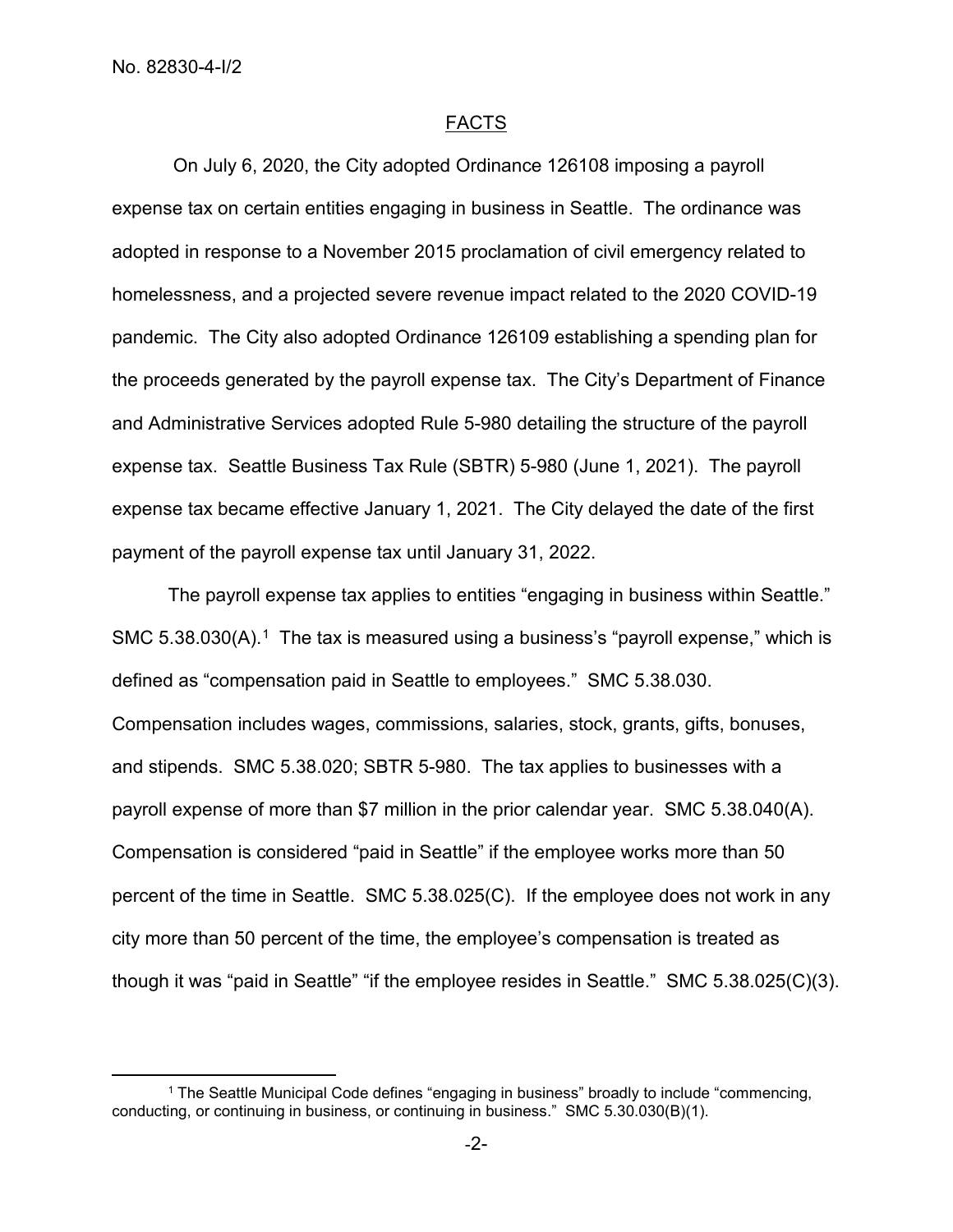The payroll expense tax imposes a tiered rate structure with three levels that increase as a business's payroll expense in Seattle increases. SMC 5.38.030(B). The tax applies to the payroll expense of employees with annual compensation of \$150,000 or more. The tax is levied on the business entity and employers "may not make any deductions from employees' compensation to pay" for this tax. SMC 5.38.030.

The Chamber, on behalf of its members, sued the City in King County Superior Court seeking a declaration that the tax is illegal, invalid, and unconstitutional under Cary. After considering cross motions for summary judgment, the trial court granted the City's motion and dismissed.

The Chamber appeals.

#### ANALYSIS

This court reviews a grant of summary judgment de novo, engaging in the same inquiry as the trial court. Ruvalcaba v. Kwang Ho Baek, 175 Wn.2d 1, 6, 282 P.3d 1083 (2012). Summary judgment is appropriate only where "there is no genuine issue as to any material fact and that the moving party is entitled to judgment as a matter of law." CR 56(c); Ruvalcaba, 175 Wn.2d at 6 (quoting Michak v. Transnation Title Ins. Co., 148 Wn.2d 788, 794-95, 64 P.3d 22 (2003)).

## A. Cary v. City of Bellingham

The Chamber's primary argument is that Cary controls, and the City's payroll expense tax is an illegal tax on the right to work for wages. We disagree.

In Cary, the City of Bellingham adopted an ordinance requiring all employees within the city to secure a yearly license. The City levied a tax based on one-tenth of one percent of gross income, revenues, receipts, and commissions on all persons

-3-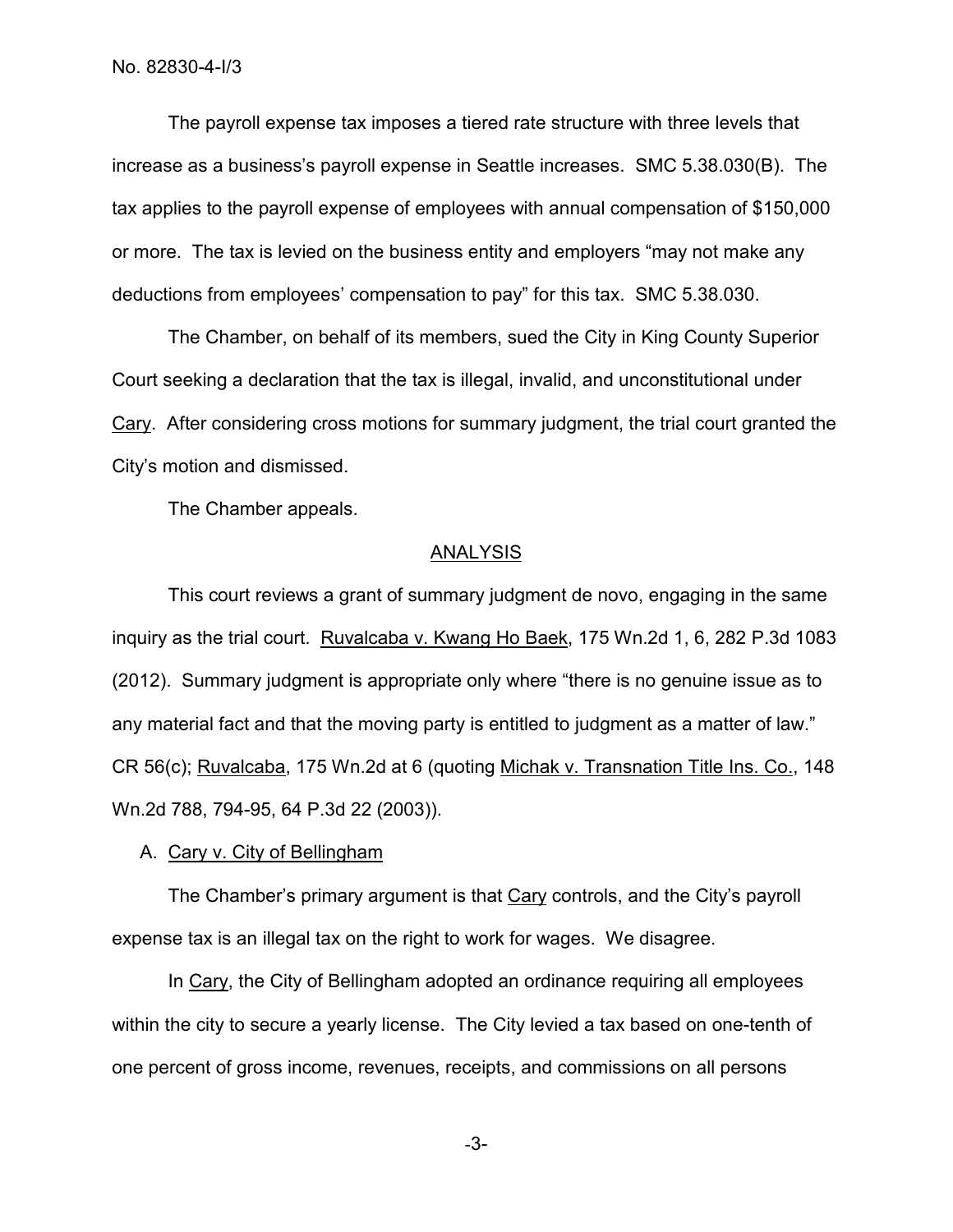receiving compensation for services performed within the city. Cary, 41 Wn.2d at 468- 69. The tax was "based upon the assumed power of the municipality to control the right to work for wages." Cary, 41 Wn.2d at 472.

Our Supreme Court held, "the municipality ha[d] no such power and hence no right to levy an excise tax upon such right." The court found that "the right to earn a living by working for wages is not a 'substantive privilege granted or permitted by the state."' Cary, 41 Wn.2d at 472 (quoting Power, Inc. v. Huntley, 39 Wn.2d 191, 197, 235 P.2d 173 (1951)). Thus, because working for wages is a right, not a substantive privilege, the municipality lacked the authority levy the tax and the ordinance was unconstitutional.

In reaching its holding, the court noted the "inherent, fundamental difference between one engaged in business . . . and one who is simply employed by others." Cary, 41 Wn.2d at 471. The court stated, "[t]he wage-earner is properly excluded and . . . upon no theory can he be classed with those engaged in business." Cary, 41 Wn.2d at 471 (citing State ex rel. Stiner v. Yelle, 174 Wash. 402, 411, 25 P.2d 91 (1933)). The court continued to articulate the contours of a true excise tax levied on business:

When a tax is, in truth, levied for the exercise of a substantive privilege granted or permitted by the state, the tax may be considered as an excise tax and sustained as such.

We recognize the right to levy an excise tax on the privilege of doing business or exercising corporate franchises and to base that tax on income; but the tax must be, in truth, levied for the exercise of a substantive privilege granted or permitted by the state.

The right to earn a living by working for wages is not a substantive privilege granted or permitted by the state.

-4-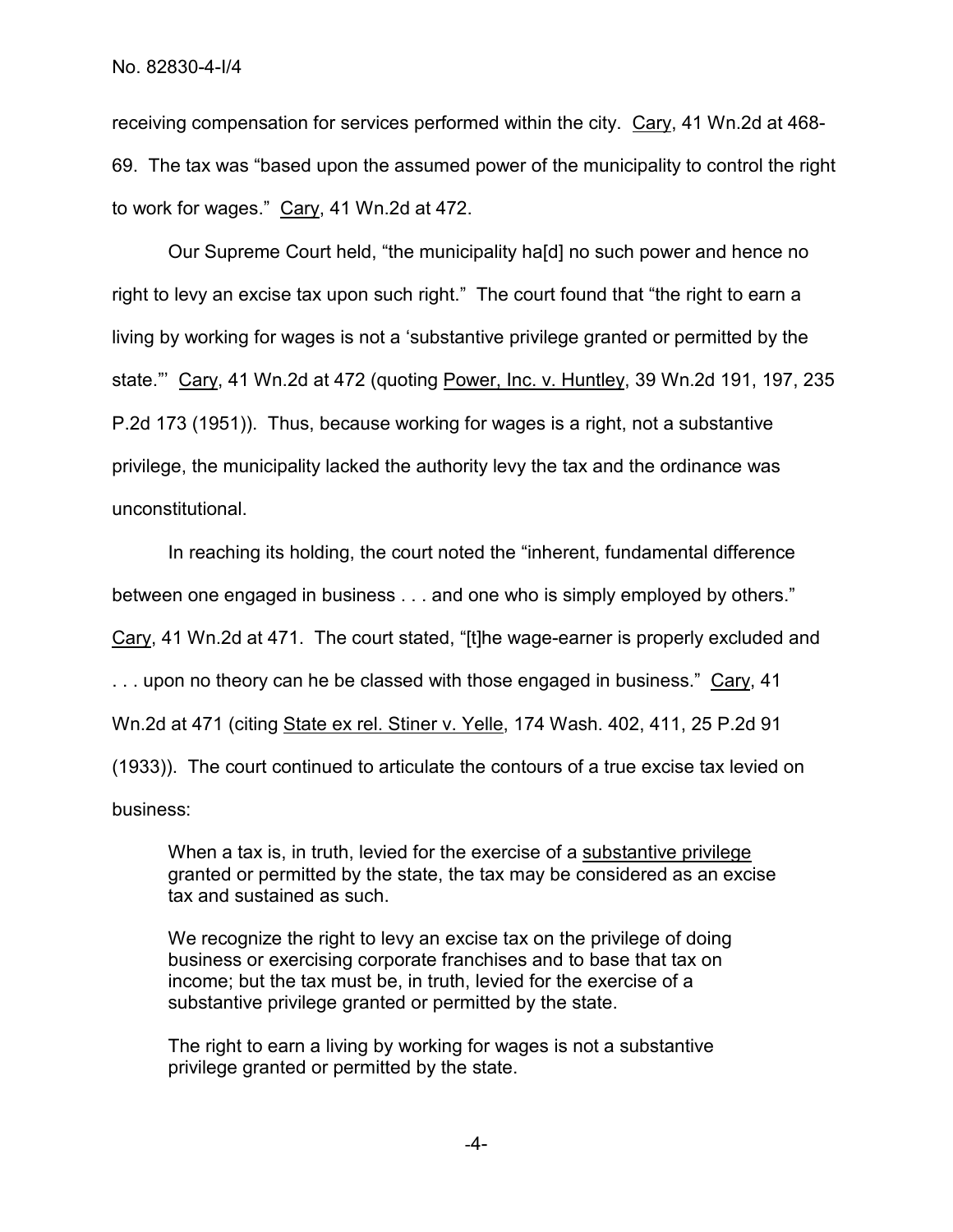Cary, 41 Wn.2d at 472 (citations omitted).

The City's payroll expense tax is readily distinguishable from the tax imposed in Cary. In Cary, the income based tax was levied on the employee, while the payroll tax here is levied on the business itself. The payroll expense tax applies to the privilege of engaging in business, not an employee's right to earn a living by working for wages. The taxation of a business's payroll expense and the taxation of an individual employee's earnings are not the same taxable incident. Again, there is a fundamental difference between one engaged in business and one who is simply employed by others. Cary, 41 Wn.2d at 471. A prohibition against taxing one party in a relationship does not prohibit a tax on the other party. See Klickitat County v. Jenner, 15 Wn.2d 373, 382, 130 P.2d 880 (1942).

In Cary, the tax was unconstitutional because the right to work for wages was not a "substantive privilege granted or permitted by the state." Instead, the right to work for wages was an "inalienable right" that could not be taxed. Cary, 41 Wn.2d at 472 (quoting State v. City of Sheridan, 25 Wyo. 347, 357, 170 Pac. 1 (1918)). But engaging in business is a privilege granted or permitted by the City and therefore open to taxation. Lakehaven Water & Sewer Dist. v. City of Fed. Way, 195 Wn.2d 742, 753-54, 466 P.3d 213 (2020). Because the payroll tax is levied on the business, it is a valid exercise of the City's taxing authority. Cary does not support the Chamber's position.

B. True Incident of the Payroll Expense Tax

The Chamber next argues that simply calling the tax a tax on "engaging in business," does not change the true incident of the tax: paying employees' compensation. Again, we disagree.

-5-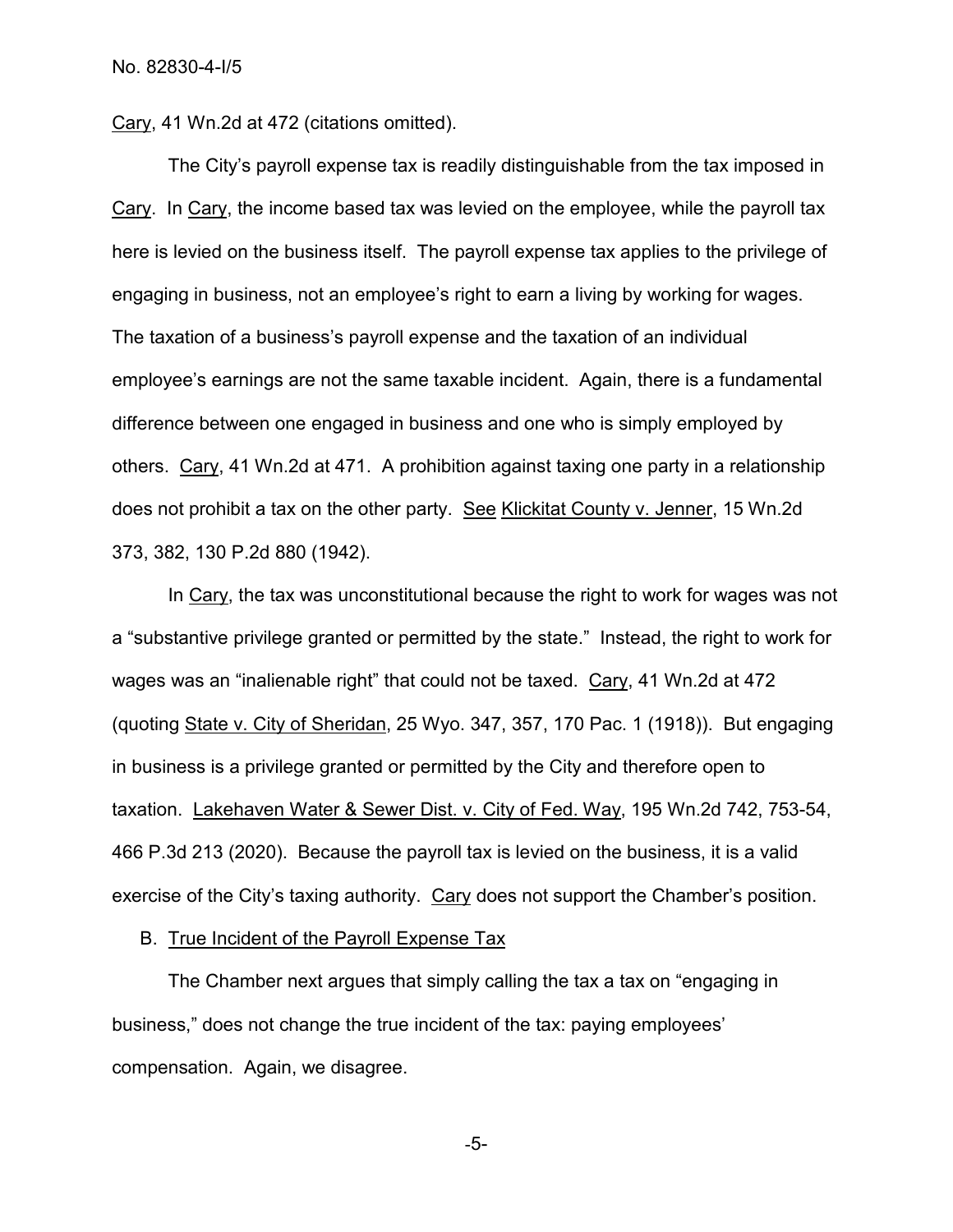This court reviews questions of constitutional and statutory interpretation de novo. Sheehan v. Cent. Puget Sound Reg'l Transit Auth., 155 Wn.2d 790, 796-97, 123 P.3d 88 (2005). The court's objective is to "ascertain and carry out the legislature's intent by giving effect to the ordinance's plain meaning." Watson v. City of Seattle, 189 Wn.2d 149, 158, 401 P.3d 1 (2017). The City's ordinance is presumed to be valid and constitutional, and the challenging party has the burden of showing unconstitutionality. Watson, 189 Wn.2d at 158.

Regardless of the label a legislative body assigns a tax, courts must determine the nature and effect—the "incident"—of the tax. Power, Inc., 39 Wn.2d at 196. "The nature of a tax is revealed by examining the subject matter of the tax and the incidents of the tax, 'i.e., the manner in which it is assessed and the measure of the tax."' Harbour Vill. Apartments v. City of Mukilteo, 139 Wn.2d 604, 607 n.1, 989 P.2d 542 (1999) (quoting Weaver v. Prince George's County, 281 Md. 349, 356, 379 A.2d 399 (1977)). "Engaging in business" and "doing business" are recognized privileges that may be taxed. However, Washington courts also hold that merely labeling a tax as a tax on the privilege of engaging in business does not make it one. Power, Inc., 39 Wn.2d at 196. The "character of a tax [must be] determined by its incidents, not by its name." Power, Inc., 39 Wn.2d at 196-97.

All taxes fall into one of three categories: property, income, or excise. Watson, 189 Wn.2d at 167-68; Lakehaven, 195 Wn.2d at 754. A tax statute has three basic elements: incident, measure, and rate. As the court in Ford Motor Co. v. City of Seattle, Exec. Servs. Dep't, 160 Wn.2d 32, 39, 156 P.3d 185 (2007) explained:

First, there must be an incident that triggers the tax. The "taxable incident" is the "activity that the legislature has designated as taxable."

-6-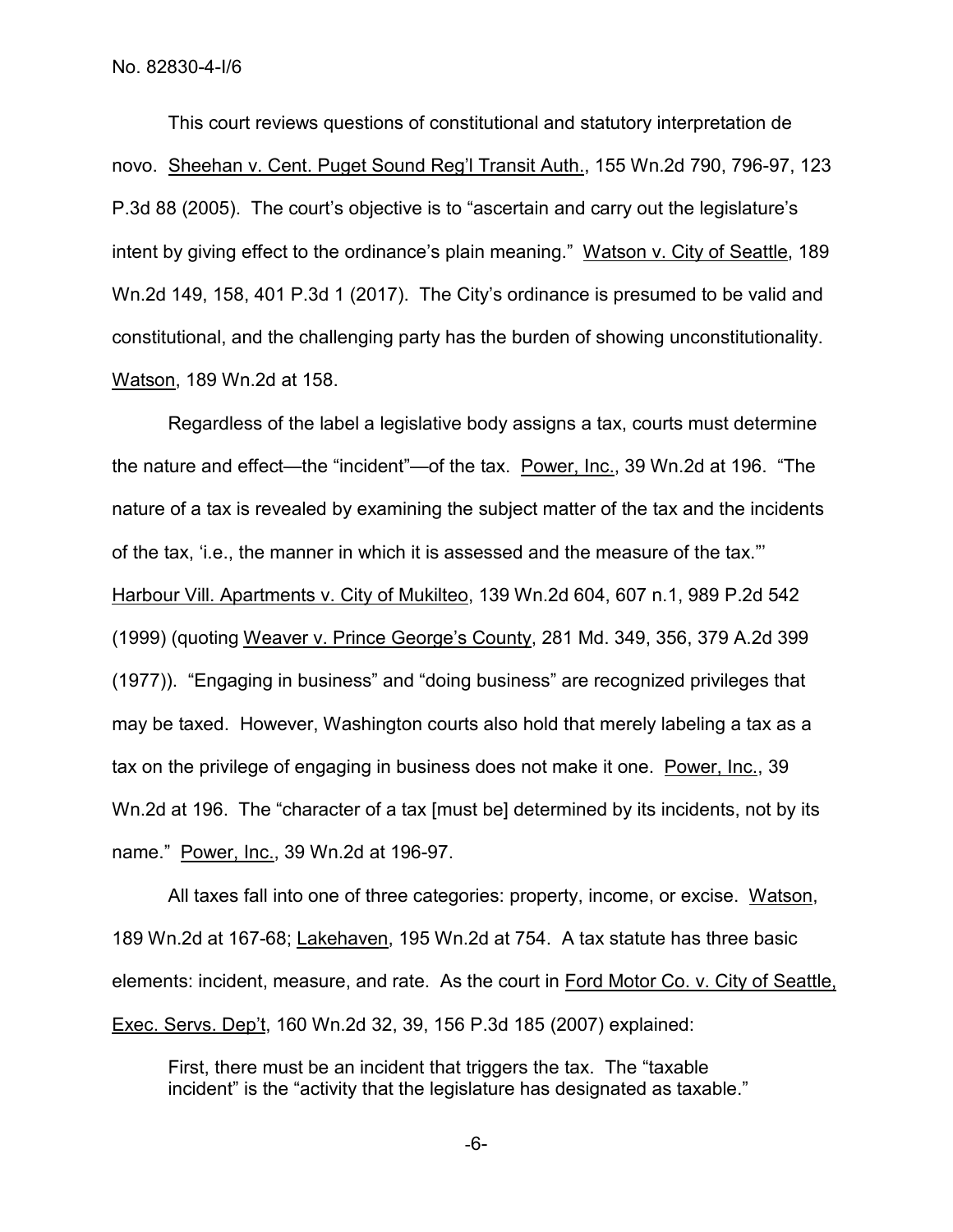Second, there must be a base that represents the value of the taxable incident. This is known as the "tax measure." Third, there must be a "tax rate," which, when multiplied by the tax measure, determines "the amount of tax due."

(citing 1B KELLY KUNSCH ET AL., WASHINGTON PRACTICE: METHODS OF PRACTICE § 72.3, at

449 (1997)). "[E]xcise taxes are levied on an activity—such as the sale, consumption,

or manufacture of goods—or upon a privilege or license granted by the state." Kunath

v. City of Seattle, 10 Wn. App. 2d 205, 213-14, 444 P.3d 1235 (2019). In Sheehan, the

court explained:

[E]xcise taxes require two conditions: [f]irst, excise taxes are imposed upon a voluntary act of the taxpayer, which affords the taxpayer the benefits of the occupation, business or activity that triggers the taxable event. Second, excise taxes are directly imposed based upon the extent to which the taxpayer enjoys the taxable privilege.

155 Wn.2d at 799-800.

The Chamber argues that the true incident of the payroll expense tax is paying employees' compensation and the tax is measured by "compensation paid in Seattle to employees" and not the business activity of the taxpayer. The City argues that the incident of the payroll expense tax is engaging in business in the City and the measure is the payroll expense of the business. We agree with the City.

In Power, Inc., the court found a tax with the income of the business as the measure of the tax a property tax rather than an excise tax. It distinguished the corporate income tax from the business and occupation (B&O) tax (a true excise tax) because the corporation's net income did not reflect the extent of its business activity in the state. Power, Inc., 39 Wn.2d at 196-97. Simply, it was a general tax on the business's income, with no specificity to business activities within the city of Seattle.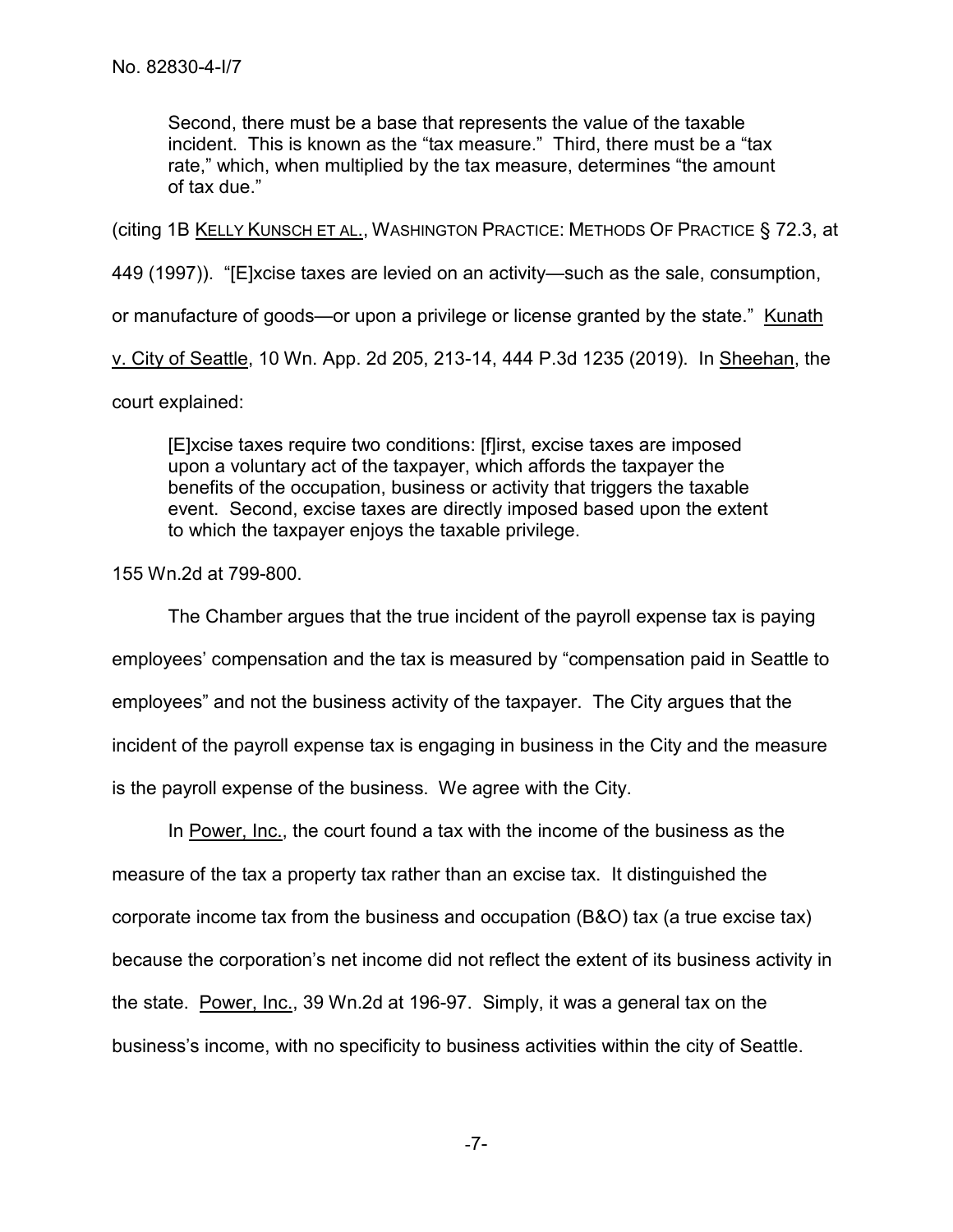The City's payroll expense tax is distinguishable. In Power, Inc., the tax was levied on the corporation based on net income to the business and had no reference to income generated from business in the city. On the other hand, the payroll expense tax is based on the business's payroll expenses from employees who specifically perform work within Seattle. The tax is specific to business activity in the city because it uses allocation measures to only tax payroll of employees who engage in business in Seattle. Engaging in business is a privilege, and employing workers in Seattle is a facet of that privilege.

The Chamber continues by arguing that the measure of the payroll expense tax reveals its true incident, "paying employees compensation," because it is not connected to a taxpayer's business activity.

Washington courts have endorsed the use of payroll to measure business activity. In City of Seattle v. KMS Fin. Servs., Inc., 12 Wn. App. 2d 491, 505-506, 459 P.3d 359 (2020), we discussed the use of payroll to measure income-generating activity within the city. To properly apportion the B&O tax, cities use a two-factor apportionment formula based on service income and payroll. KMS, 12 Wn. App. 2d at 505. The payroll factor compares the compensation paid to individuals and employees "in the city" to compensation paid to individuals "paid everywhere." KMS, 12 Wn. App. 2d at 505. In Avanade, Inc. v. City of Seattle, 151 Wn. App. 290, 299-300, 211 P.3d 476 (2009), the court noted that apportionment based on payroll costs is a constitutional method for calculating B&O tax liability and is recognized by the United States Supreme

-8-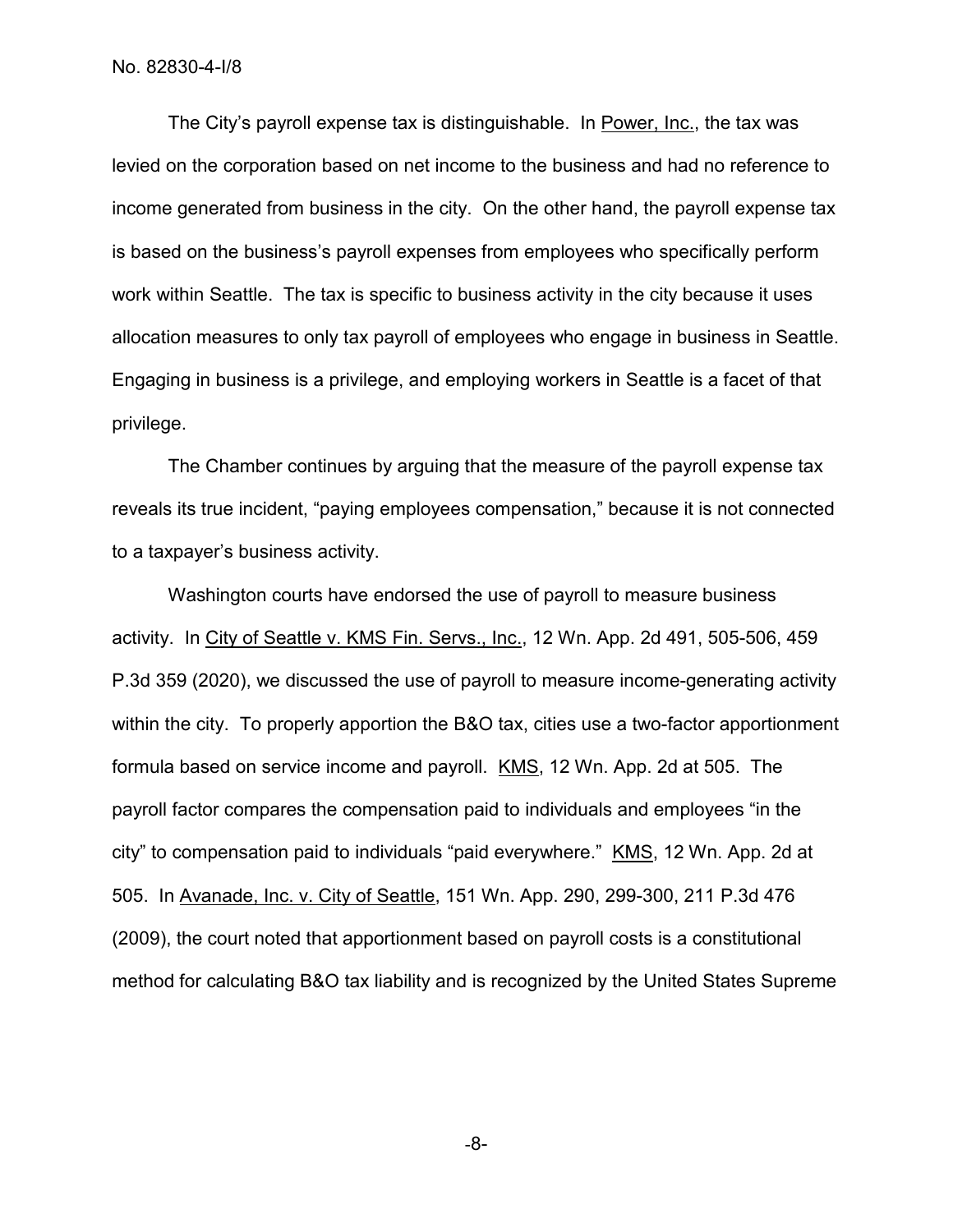Court. The Chamber fails to support its position that payroll cannot be used to measure business activity.<sup>2</sup>

The Chamber also claims that the allowance of an alternative method of evaluating compensation shows that the payroll expense tax is not "measured on the extent of the taxpayer's business activity in Seattle, but on compensation paid to individual employees who may work in Seattle." But the payroll tax does this as a means for accurately evaluating the extent that a corporation engages in business in the

city. The ordinance provides:

If payroll expense as defined in Section 5.38.020 does not fairly represent the extent of the compensation paid by the taxpayer to its employees that is attributable to work performed or services rendered in Seattle, the taxpayer may petition the Director for, or the Director may require the employment of another method to effectuate an equitable allocation and apportionment.

SMC 5.38.050(B). Work performed and services rendered are facets of engaging in business in Seattle. The ability to use a different apportionment method reinforces the ordinance's goal of accurately gauging the extent a taxpayer is engaging in business specifically within Seattle.

<span id="page-8-0"></span> $\overline{a}$  $2$  The Chamber offers several examples of how the tax will unjustly include employees who do not work in Seattle to help demonstrate that the measure of the payroll tax is not connected to a taxpayer's business activity in the city. But the payroll tax employs multiple methods for determining compensation in the city. SMC 5.38.025(B) provides an hours worked method where the evaluation of amount of compensation paid in Seattle to employees must be 100 percent for those who work exclusively within Seattle. And if the employee works partially in Seattle, includes the portion of the employee's annual compensation which bears the total number of the employee's hours worked within Seattle. Alternatively, SMC 5.38.025(C) provides a "primarily assigned method" where compensation is paid in Seattle to an employee if the employee is primarily assigned within Seattle, the employee performs 50 percent or more of their services for the tax period in Seattle, or the employee is not primarily assigned, does not perform 50 percent or more of their service in any city, and the employee resides in Seattle. The Chamber's examples are misleading at best.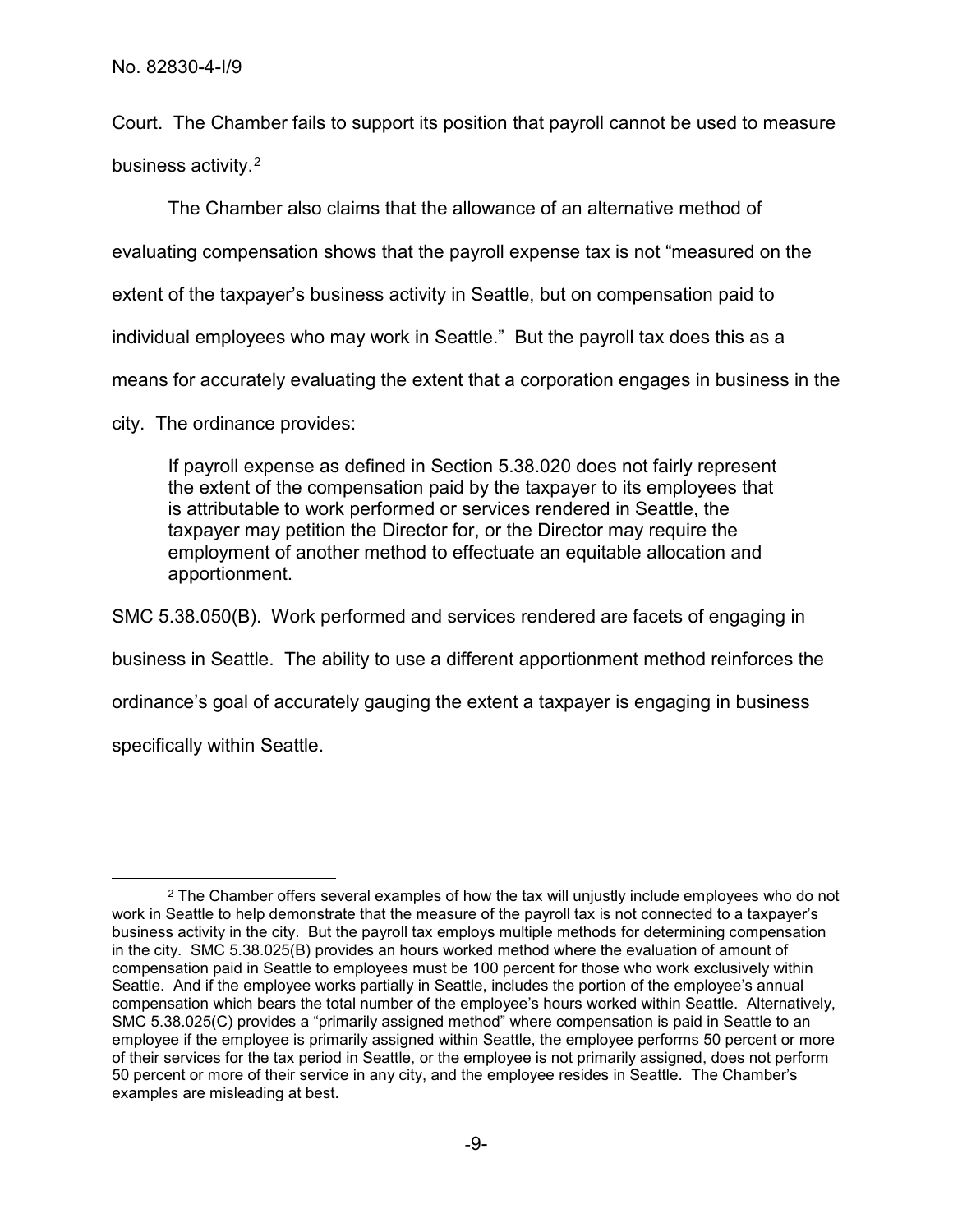## C. Authority for the Payroll Expense Tax

The Chamber finally argues that the superior court erroneously concluded that the City had extensive taxing authority, and in relying on a 1951 Attorney General Opinion (AGO). We disagree.

Article XI, section 12 of the Washington Constitution provides that "[f]or all corporate purposes, all municipal corporations may be vested with authority to assess and collect taxes." These local taxes must serve local purposes. City of Wenatchee v. Chelan County. Pub. Util. Dist. No. 1, 181 Wn. App. 326, 337, 325 P.3d 419 (2014).

The legislature authorized the City to levy excise taxes under three statutes. Under RCW 35.22.280(32), first-class cities may "grant licenses for any lawful purpose, and to fix by ordinance the amount to be paid therefor." The Watson court held: "[a]bsent restriction, RCW 35.22.280(32) grants Seattle broad authority to tax [businesses] for the privilege of doing business within city limits." 189 Wn.2d at 170. Under RCW 35A.82.020, code cities may "impose excises for regulation or revenue in regard to all places and kinds of business, production, commerce, entertainment, exhibition, and upon all occupations, trades and professions and any other lawful activity." Seattle is a first-class city that possesses the same tax authority granted to code cities. See RCW 35.22.570. Finally, RCW 35A.11.020 confers "all powers of taxation for local purposes" subject only to constitutional and statutory constraints.

The Chamber also takes issue with the trial court's reliance on the 1951 AGO. 1951 Op. Att'y Gen. No 469. The 1951 AGO answered the question: "[M]ay a city impose a tax for revenue purposes based on a flat percentage of the payrolls of persons employed within the city?" 1951 Op. Att'y Gen. No 469. While recognizing that an

-10-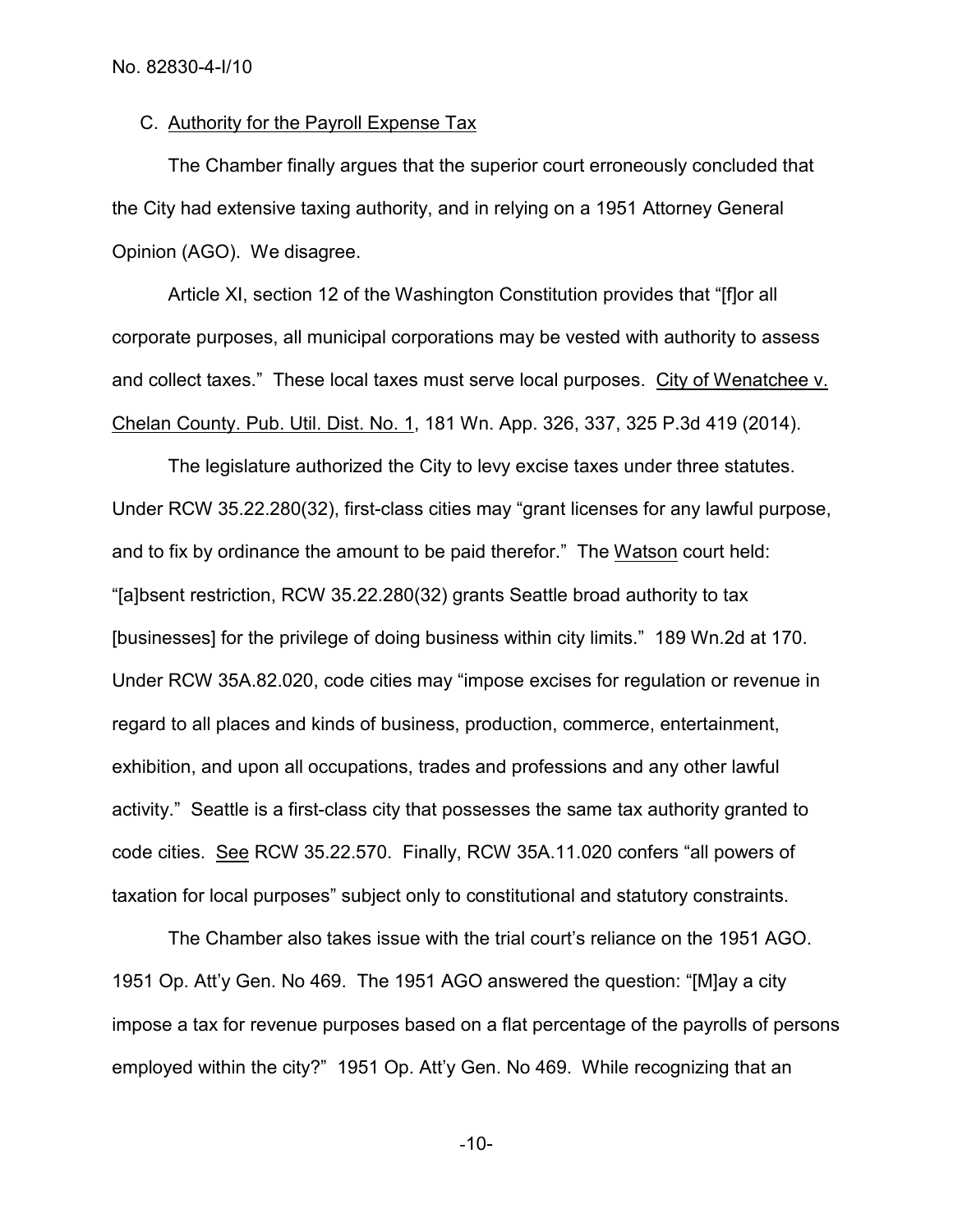objection might exist where the tax was unreasonable and unrelated to a privilege enjoyed, the attorney general concluded that the reasonableness is an issue of the legislature, and a court will only invalidate a tax if there is clear abuse of the power. 1951 Op. Att'y Gen. No. 469, at 2 (citing Pac. Tel. & Tel. Co. v. City of Seattle, 172 Wash. 649, 21 P.2d 721 (1933), aff'd, 291 U.S. 300, 54 S. Ct. 383, 78 L. Ed. 810 (1934)). The opinion explained further that the Supreme Court of the United States discharged all objections to taxes measured by payrolls. 1951 Op. Att'y Gen. No. 469, at 2; see generally Carmichael v. Southern Coal Co., 301 U.S. 495, 57 S. Ct. 868, 81 L. Ed. 1245 (1937); Charles C. Steward Mach. Co. v. Davis, 301 U.S. 548, 57 S. Ct. 883, 81 L. Ed. 1279 (1937). The 1951 AGO concluded, "[i]t is our opinion that a city may, under its power to license for revenue purposes, impose a tax upon those employers within its borders measured by its payroll for persons employed within the city." 1951 Op. Att'y Gen. No. 469, at 2.

The Chamber contends that Cary and Power, Inc. soundly rejected the 1951 AGO. We disagree.

The tax in Cary was levied on employees measured by their individual income. The case did not concern imposing an excise tax on employers measured by payroll expenses. Similarly, Power, Inc. does not reject the AGO, but follows it. In Power, Inc., the court invalidated a tax on net income as an illegal property tax. 39 Wn.2d at 195. In making this determination, the court stated, "[w]e r[e]cognize the right to levy an excise tax on the privilege of doing business or exercising corporate franchises and to base that tax on income; but the tax must be, 'in truth, levied for the exercise of a substantive privilege granted or permitted by the state." Power, Inc., 39 Wn.2d at 197; Jensen v.

-11-